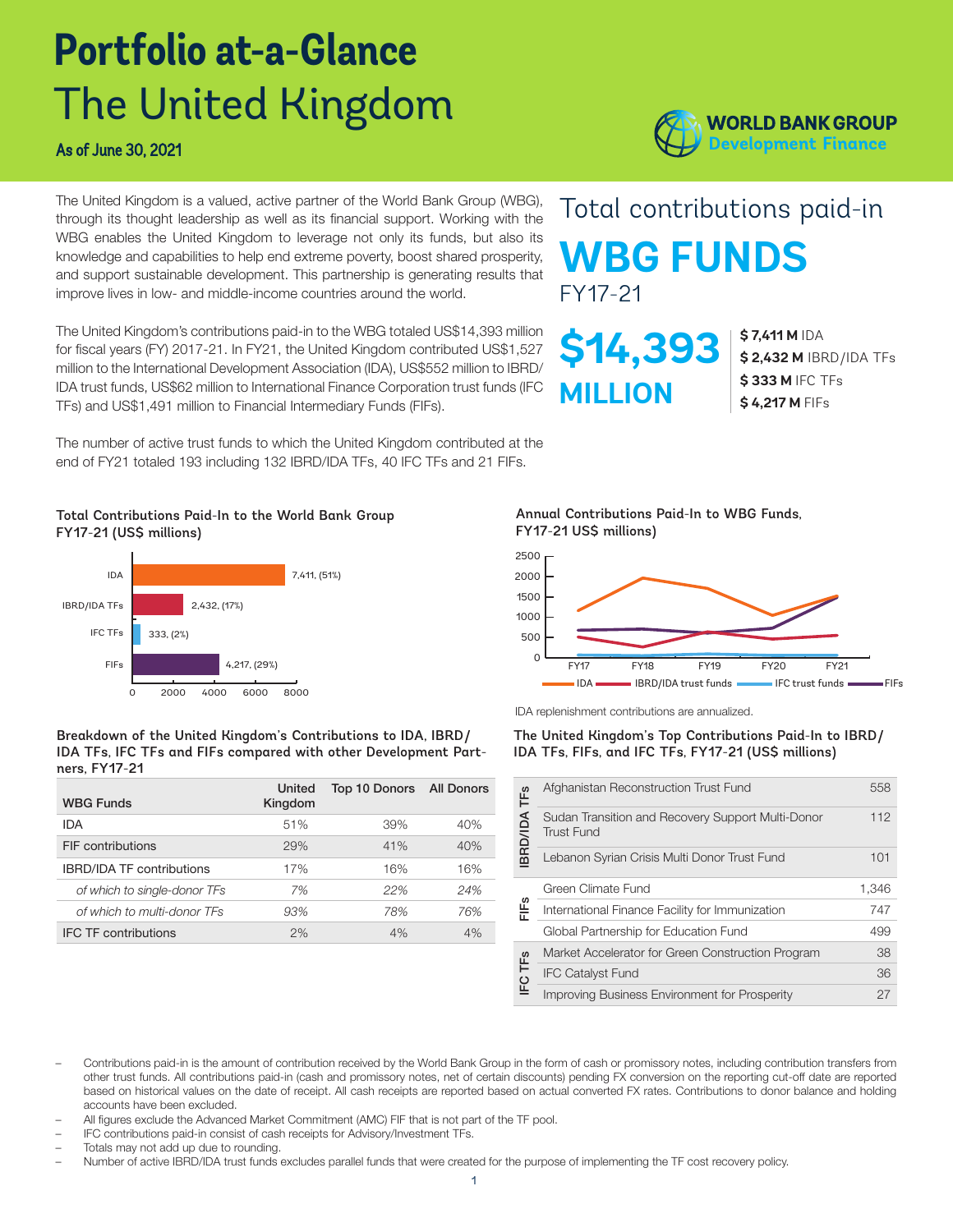## The United Kingdom and the International Development Association (IDA)

The global community has renewed its strong support for IDA in its successful 19th replenishment. Development partners agreed to a record package of US\$82 billion for IDA19, scaling up the resources available for the fight against extreme poverty and achieving the Sustainable Development Goals. This could not have been achieved without the United Kingdom's strong support. The United Kingdom is the largest contributor to IDA19 on a grant equivalent basis. Its contribution will help IDA19 deliver its policy commitments on jobs and economic transformation; fragility, conflict and violence; climate change; gender and development; and governance and institutions. IDA19 offers excellent value for money, with every US\$1 in total partner contributions resulting in more than US\$3 in financing to client countries.

#### From FY2011 -2020

**104 MILLION** People received access to better water services

#### Comparison of United Kingdom's Recent Contributions to IDA Replenishments

|                   |                       | <b>Total Contribution<sup>1</sup></b> |             | Total contribution plus<br>concessional loan <sup>2</sup> |             | of which concessional loan |                  |                        |                  |                    |
|-------------------|-----------------------|---------------------------------------|-------------|-----------------------------------------------------------|-------------|----------------------------|------------------|------------------------|------------------|--------------------|
| Replenishment     | Basic<br>burden share | <b>GBP</b><br>millions                | %<br>change | US\$<br>millions                                          | %<br>change | <b>GBP</b><br>millions     | US\$<br>millions | <b>GBP</b><br>millions | US\$<br>millions | Grace/<br>Maturity |
| IDA <sub>19</sub> | 12.10%                | 3.062                                 | 6.0         | 3.894                                                     | $-3.0$      | 3.062                      | 3.894            |                        |                  |                    |
| IDA18             | 13.11%                | 2,888                                 | $-2.7$      | 4.014                                                     | $-11.2$     | 3.336                      | 4,636            | 820                    | 1.140            | 10/40              |
| IDA17             | 13.20%                | 2.967                                 | 11.4        | 4.523                                                     | 11.7        | 3.300                      | 5.051            | 486                    | 744              | 5/25               |
| IDA16             | 12.08%                | 2.664                                 | 14.1        | 4.050                                                     | $-11.9$     | 2.664                      | 4,050            |                        |                  |                    |
| IDA <sub>15</sub> | 14.39%                | 2.334                                 |             | 4.595                                                     |             | 2.334                      | 4.595            |                        |                  |                    |

1. Amount includes grant and supplemental contribution, contribution for HIPC, arrears clearance, grant compensation, and grant element of concessional partner loan, if any, and excludes the additional investment income arising from accelerating the standard encashment schedule from 11 to 9 years.

2. Amount excludes grant element of concessional partner loan.

#### History of United Kingdom's Contributions to IDA



**878.4 MILLION** People received essential

**361.2** 

**MILLION** Children were immunized

health services

**153,443**<br>Kilometers of roads were constructed, rehabilitated

or upgraded

## **60.8 MILLION** People connected to new

or improved electricity service

IDA06 includes special replenishments FY84 and Special Facility for Africa, IDA11 includes Interim Trust Fund. Basic burden share for these replenishments reflects prorated average of replenishments. Conversion to US\$ is at the US\$/Special Drawing Rights reference rate of the replenishment. Supplemental contributions also include the following contributions: HIPC, arrears clearance, grant compensation, and the benefit of the 11 to 9 years credit acceleration. MDRI replenishment covers FY07-FY44 and reflects target contribution based on IDA19 cost update.

#### Overall IDA Commitments by Region, FY17-21 (US\$ millions)



#### Overall IDA Commitments by Sector, FY17-21 (US\$ millions)

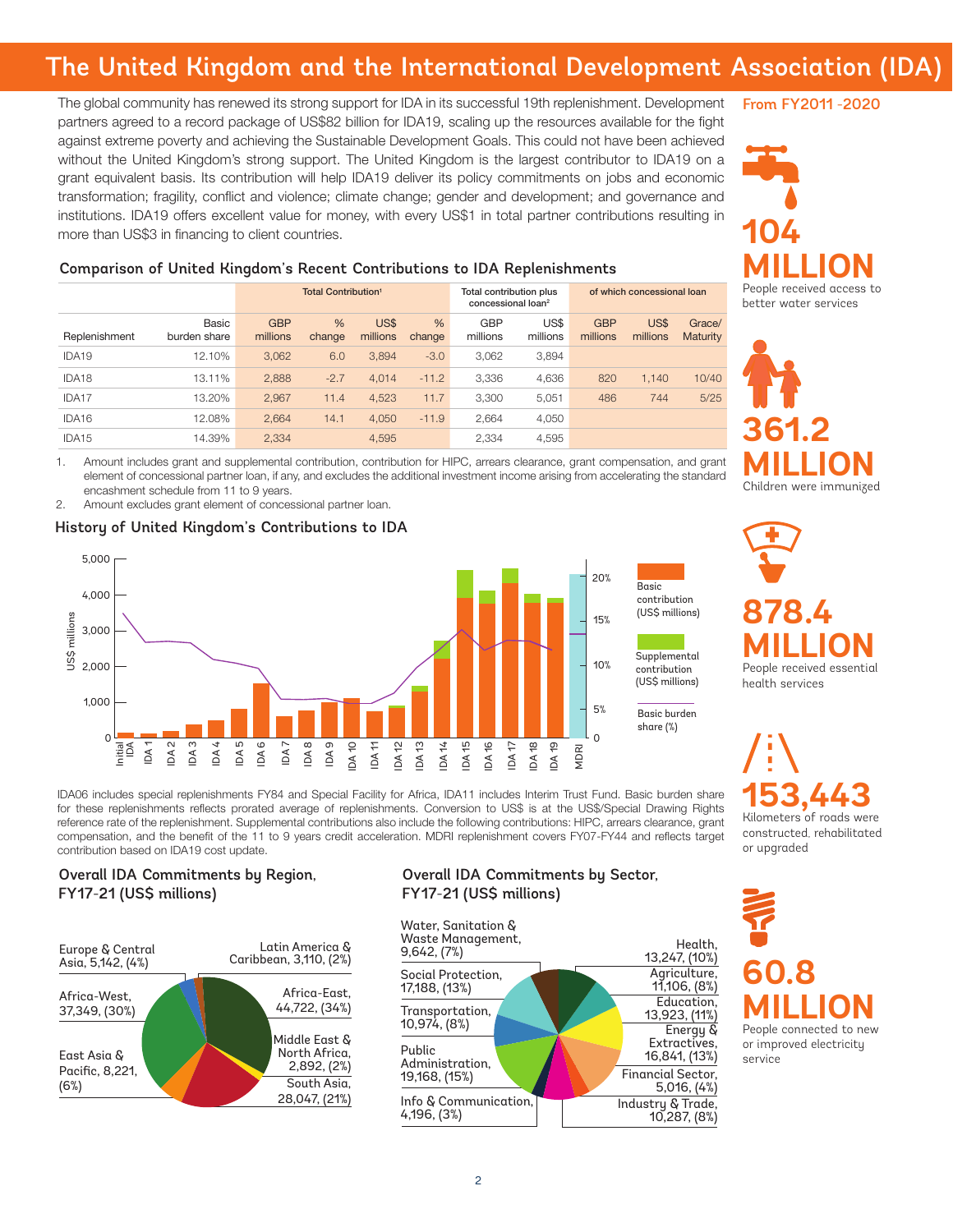## The United Kingdom and IBRD/IDA Trust Funds

The United Kingdom ranked 1<sup>st</sup> among development partners in terms of contributions paid-in to IBRD/IDA trust funds over FY17-FY21. During FY17-FY21, the United Kingdom contributed US\$2,432 million to IBRD/IDA trust funds. The United Kingdom's contributions paid-in were received mainly from the Foreign, Commonwealth and Development Office (FCDO), at 89%.

Over FY17-FY21, 66% (US\$1,640 million) in disbursements from IBRD/IDA trust funds supported by the United Kingdom were made through recipient-executed trust funds, of which 64% co-financed Bank projects. The remaining 34% (US\$855 million) were made through Bank-executed trust funds.

#### The United Kingdom's Recipient-Executed Trust Fund Commitments by Region, FY17-21



#### The United Kingdom's Recipient-Executed Trust Fund Commitments by Sector, FY17-21



#### Disbursements by the United Kingdom-Funded IBRD/IDA Trust Funds Compared with other Development Partners, FY17-21

|                                  | <b>The United</b><br>Kingdom | Top 10 Donors All Donors |     |
|----------------------------------|------------------------------|--------------------------|-----|
| <b>IBRD/IDA TF disbursements</b> |                              |                          |     |
| via Bank-executed TFs            | 34%                          | 30%                      | 26% |
| via recipient-executed TFs       | 66%                          | 70%                      | 74% |
| of which support fragile states  | 58%                          | 60%                      | 48% |
| of which support IDA countries   | 80%                          | 75%                      | 66% |

#### Top Beneficiaries of Funds, FY17-21 (US\$ millions)

| Country/Region | Commitments<br>(US\$ millions) | The United Kingdom's<br><b>Share of Commitments</b><br>(US\$ millions) |
|----------------|--------------------------------|------------------------------------------------------------------------|
| Afghanistan    | 5,061                          | 796                                                                    |
| Ethiopia       | 1,099                          | 291                                                                    |
| Ghana          | 389                            | 107                                                                    |
| Lebanon        | 316                            | 96                                                                     |
| Colombia       | 345                            | 86                                                                     |

From 2002 through the end of 2019:

Afghanistan Reconstruction Trust Fund helped:



**20 MILLION** Beneficiaries with access to roads.



**9.2** 

**MILLION** Children enrolled in basic education.

– Bank-executed trust funds (BETFs): Under BETFs, the World Bank is responsible for implementing the agreed activities. BETFs therefore support the World Bank's work program and are comparable to the WBG administrative budget.

– Recipient-executed trust funds (RETFs): Under RETFs, the World Bank channels donor funds to recipients that implement the agreed activities. The World Bank normally appraises the activities and provides implementation support.

– Figures include commitments and disbursements where IBRD is the implementing agency for FIFs. Disbursement breakdowns for multi-donor trust funds are prorated based on contribution paid-in as of FY21.

– Fragile states analysis is based on the MDB harmonized list of fragile situations and represents states affected by fragility, conflict, and violence (FCV).

– Contributions paid in to IBRD/IDA TFs represent gross amounts and excludes promissory notes cancellations, if any.